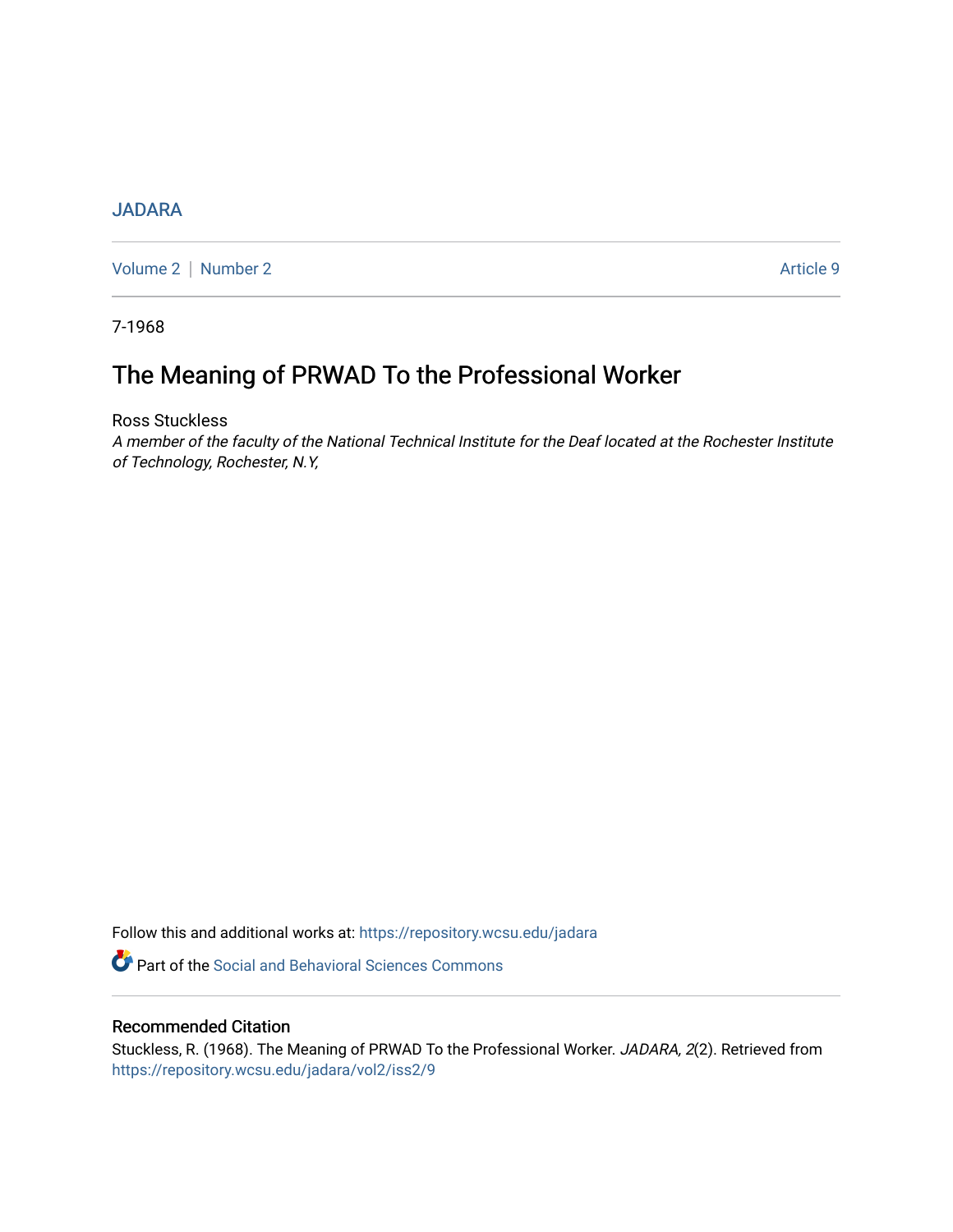# THE MEANING OF PRWAD TO THE PROFESSIONAL WORKER

ROSS STUCKLESS

I think it is quite ippropriate on this, our first anniversary, that we be asking ourselves who we really are. Why did we all choose to take time from our jobs to meet together today? Why did we choose last year in St. Louis to add to the proliferation of professional associa tions alreadv available to us? Who has the time to contribute to the growth of a young organization? Who can afford to belong to one more association?

In spite of these perfectly valid reasons for not joining, we have done so. There must be a reason. There are reasons why we join any association, whether the Brahma Bull Breeders' Association, the YMCA Indian Guides, or the Professional Rehabilitation Workers With the Adult Deaf.

First, we enjoy getting together with people who share our inter ests, if only for the pleasure of "talking shop." Rehabilitation services for the deaf adult can become dull after a while to the listening next door neighbor or even to the counselor in the next office.

Second, we have something to learn from one another through an exchange of experiences.

Third, we can be far more effective in advancing our objectives when we act collectively than when we go it alone. The labor move ment recognized this fact. So does the American Medical Association.

But why should we choose to identify with the PRWAD in par ticular? Restated, what does the PRWAD have to offer you and me that we do not get from any other professional affiliations?

First, I think we are, as individuals, deeply committed to providing services to deaf people. We are often accused of being narrow mind ed or provincial in our interaction and activities. So what? Do we criticize the physician who chooses to become more interested in the

ROSS STUCKLESS is a member of the faculty of the National Technical Institute for the Deaf located at the Rochester Institute of Technology, Rochester, N.Y,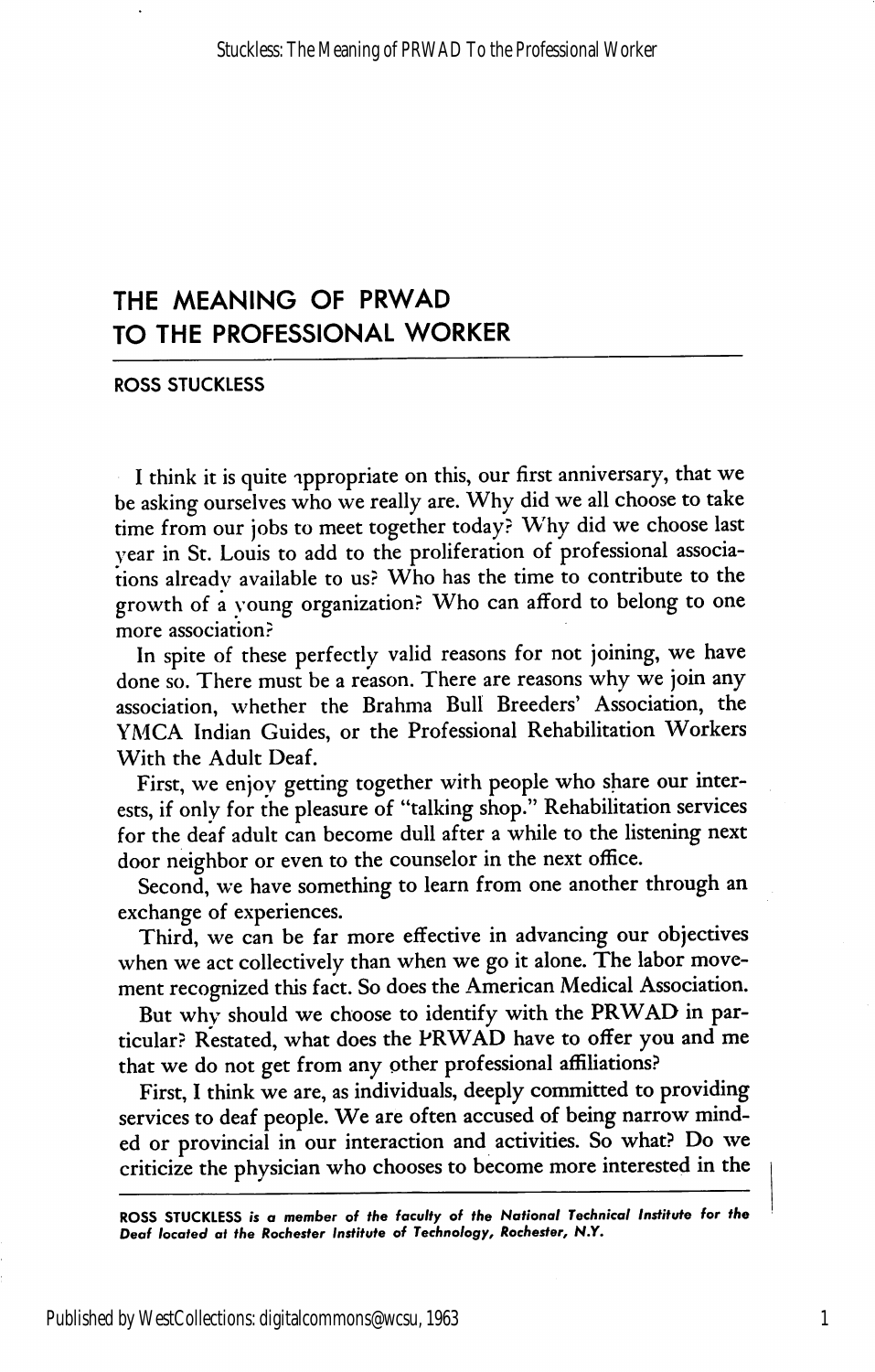### 28 JOURNAL OF REHABILITATION OF THE DEAF

and adult needs could only be understood in terms of child develop ment projections to later life. "The child is the father of the man," is an old quotation that has reference here. Presumably, this con venient concept carries an implied meaning that life is a smooth de velopmental continuum. However, our own experiences and basic courses in the psychology of human adjustment tells us quite other wise. We are cognizant that human function itself, societal changes and each person's unique environmental situation are factors that cannot be adequately controlled in advance by any degree of child hood manipulation. To state it another way, in retrospect, the man can much more readily evaluate the preparation he has received as a child than the child can predict his own future needs.

In the area of growth and development that falls within the normal range of human function, we can suppose that professional person nel draw upon their own personal experiences and from their en vironments in general, in order to guide their efforts in preparing future generations. In contrast, however, is the premise for which this organization finds a legitimate basis of existence. Accelerated development of specialists in education, psychology, psychiatry, audiology and rehabilitation provides ample evidence that this is a uniquely specialized area of human function and that diverse rami fications of deafness continue throughout the lives of deaf people.

Beyond descriptions of organizations of the deaf and compli mentary articles describing the accomplishments of outstanding deaf citizens from time to time, lies a dearth of professional literature and unsolved human problems begging the attention of the professional community. From the disproportionate professional orientation and activity with deaf children, leaders in the community have stated with considerable chagrin that an uninitiated person might almost form the impression that deafness ceases to exist after the age of eighteen.

Deaf people, even those who have attended educational programs for as long as fourteen years, complain of under-education and under-employment. Many admit to a lack of proper sophistication for the everyday business of life. It remains to be verified whether their complaints have basis in fact, whether programs of life preparation for them are properly ordered or whether a restructuring would be' beneficial. It does appear, however, that the organization and orien tation of various programs have not been conducted with full pro fessional understanding of the human needs of adult deaf people. Where individual professionals have possessed adequate understand ing of the full impact of deafness through adulthood, it seems that the lack of a firm body of knowledge and literature on this level of

2